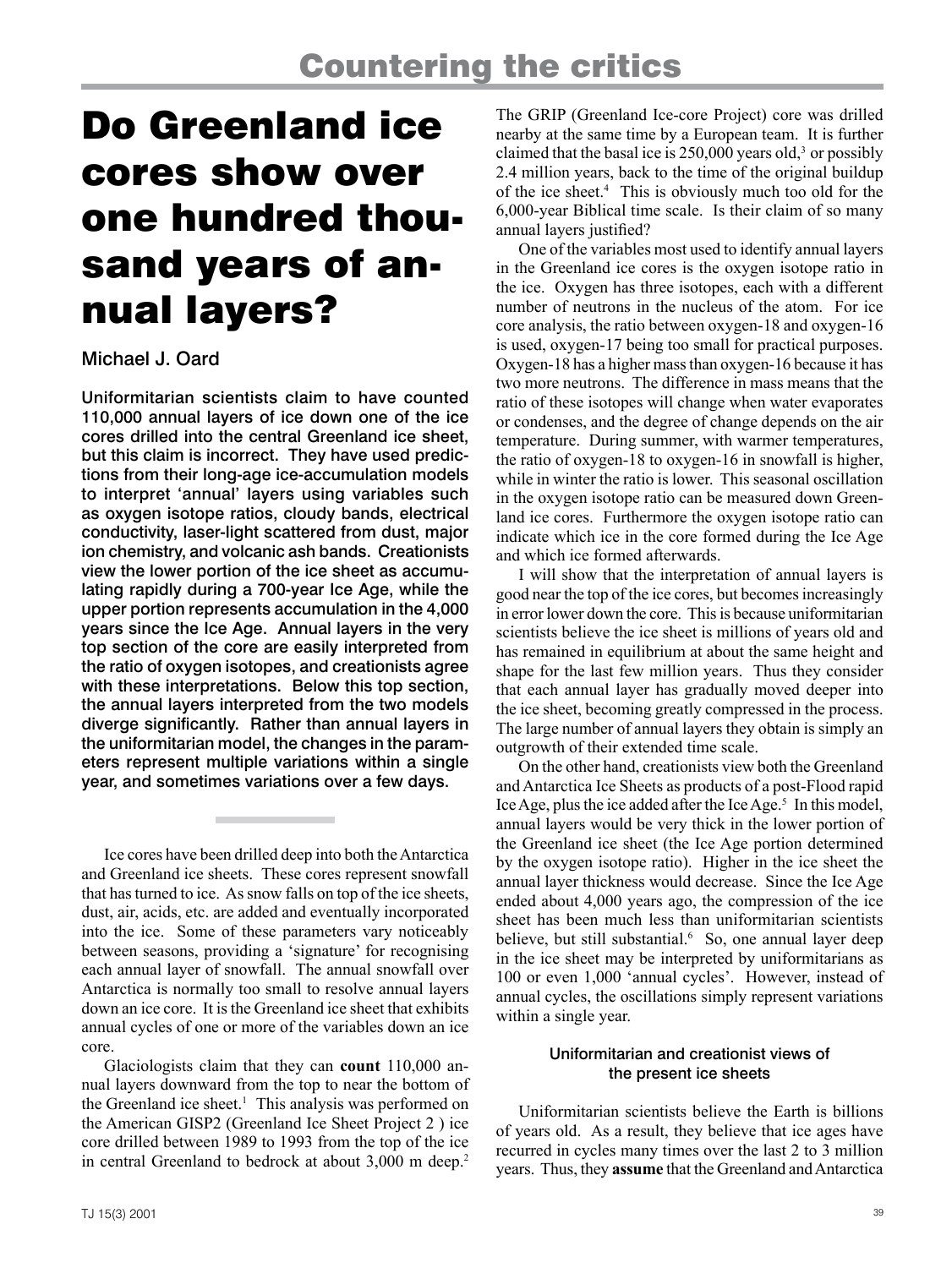

*Figure 1. Annual layers of ice are compressed vertically due to pressure from the ice above. Horizontal lengthening compensates for the vertical shortening.*

ice sheets have existed for many millions of years. Furthermore, they believe these ice sheets have more or less maintained their present height in a state of **equilibrium** during all this time. They think the amount of snow and ice added each year has been approximately balanced by the ice that is lost by melting and calving of icebergs into the ocean. The weight of the ice causes vertical compression and horizontal flow, since ice behaves like a viscous fluid (Figure 1). From these assumptions, they have developed flow models of the ice sheets with the annual layers thinning to paper-thin near the bottom (Figure 2).

These assumptions and interpretations result in a vastly different history of the ice sheet from that of a post-Flood rapid ice age model. $5$  Because this flow model requires millions of years, they have deduced that the bottom of the ice sheet is around 250,000 years or older. Even older ice may exist, they believe, but it is presumed to be too thin to resolve, because the 'annual' layers would be paper-thin,

and this ice would presumably have mixed with ice of other 'ages'.

In the creationist model the ice over Greenland and Antarctica built rapidly for about 500 years during a speedy ice age.<sup>5</sup> Then the amount of snowfall tapered off during the next 200 years of deglaciation. The amount of snowfall would generally be proportional to the temperature of the North Atlantic Ocean, the height of the building ice sheet, and proximity to the main storm tracks.

On the Greenland ice sheet, however, the current snow accumulation is more complicated. In western Greenland, accumulation increases with altitude up to about 1,500 m and then decreases from 1,500 to 3,000 m. One can loosely apply this snowfall-height record to ice sheet buildup, but there are additional

problems, such as warmer temperatures and different atmospheric circulation. Essentially, as the ice sheet increased up to 1,500 m, snowfall would increase on top of the ice sheet with altitude, all other factors being the same. As the ice sheet increased from 1,500 to 3,000 m, the snowfall would decrease the higher the ice sheet.

Thus, during the 700-year post-Flood Ice Age, the oceans would have gradually cooled and the ice sheet thickened with time. Since the Ice Age ended about 4,000 years ago, precipitation would continue to build the thickness of the ice sheet. This precipitation would be greater immediately after the Ice Age because the ice sheet would have been thinner than it is today.

During all the time since the Flood, the ice sheet would continue to compress vertically and stretch horizontally (Figure 1), but this would be much less than in the uniformi-



*Figure 2. The uniformitarian long-age flow model. Note that the annual layers, shown schematically as horizontal lines down the centre of the ice sheet, thin considerably as the ice moves deeper in the ice sheet.*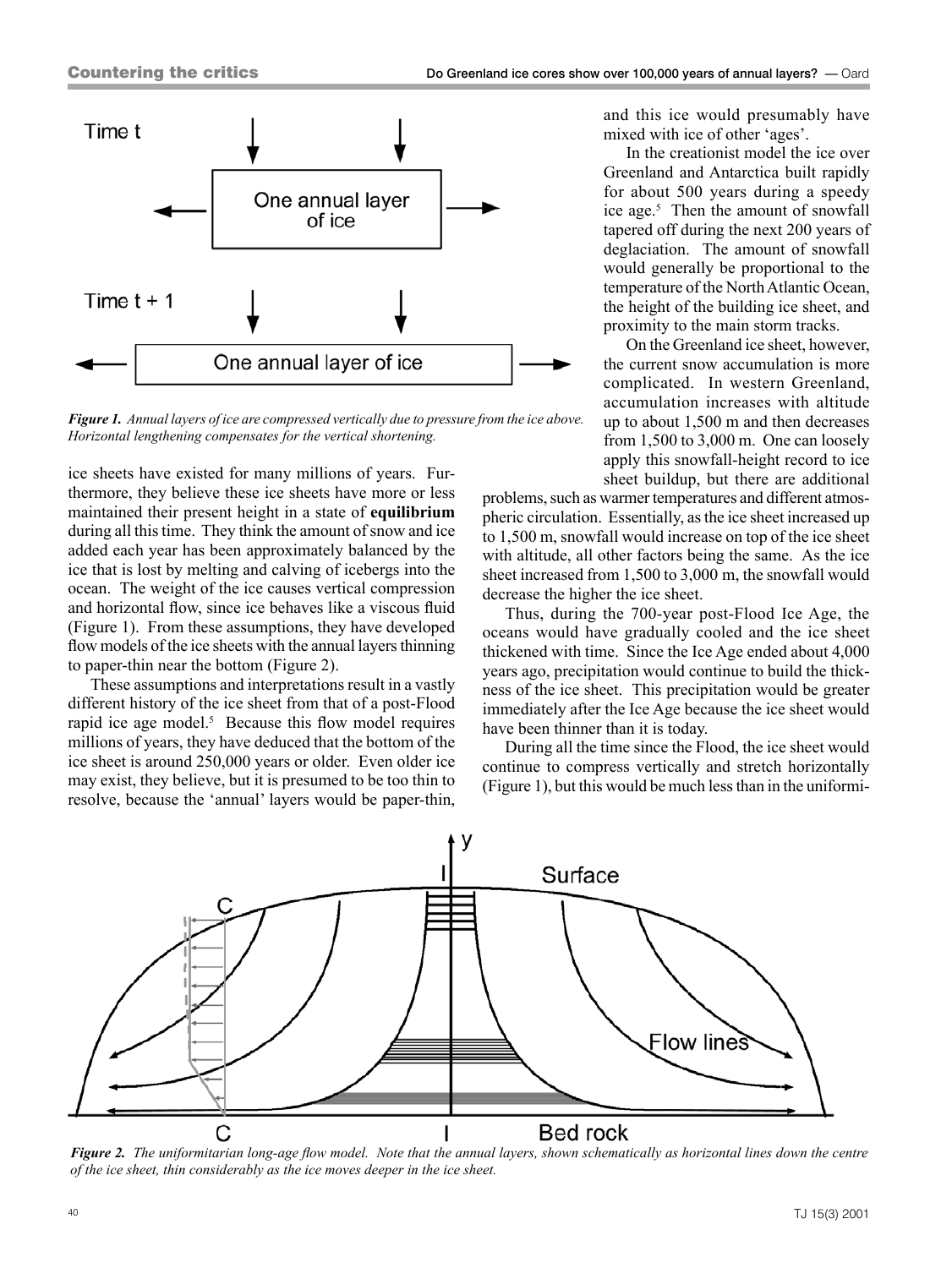tarian model. Annual layers would be quite thick in the Ice Age portion of the Greenland ice cores (approximately the lower half of the 3,000 m thick GRIP and GISP2 cores). In the upper portion of the ice sheet, which represents ice accumulated after the Ice Age, the annual layers would decrease in thickness. The annual layer before compression for the Ice Age portion of the core would probably average around 6 m of water equivalent per year at this location in Greenland. (From the Ice Age portion of other Greenland ice cores it is estimated that the other areas of Greenland would have had a lower accumulation.) The estimated thickness of the preserved annual ice layers down the GRIP ice core of central Greenland for the uniformitarian<sup>7</sup> and creationist models is shown in Figure 3. The creationist estimate of currently preserved annual layers is based on: 1) high accumulation during the



*Figure 3. The thickness of annual ice layers down the GRIP ice core on central Greenland, calculated according to the uniformitarian and creation models. The uniformitarian model is from De Angelis*  et al.*, Ref. 7, p. 26683. The creation model is general, based on the factors discussed in the text.*

Ice Age; 2) decreasing accumulation after the Ice Age as the ice sheet continued to thicken; and 3) compression caused by the weight of the ice above. Vardiman<sup>6</sup> has worked out these variables for the Camp Century ice core in northwest Greenland.

#### How uniformitarians obtain annual layers from the ice cores

From their flow models, uniformitarian scientists **estimate** the anticipated thickness of each annual layer from the top of the ice to near the bottom. At the top, the annual layers represent about 800 mm of compacted snow, which will compress into 240 mm of ice.<sup>8</sup> These annual layers show up quite well near the top of the ice core. Uniformitarians and creationists agree that these measurements represent annual layers. However, after compression, the annual layer thickness of each model, shown in Figure 3, soon diverges significantly, and the agreement ends. For example, 2,000 m down the GISP2 Greenland ice core, the assumed annual layer thickness from the uniformitarian model would be about 20 mm,<sup>9</sup> whereas the creationist estimate would be around 2,000 mm, 100 times more.

The **assumed** thickness of the annual layers is important because it determines how many measurements of each variable are made down the length of the core. Based on their **expected** annual thickness, uniformitarian scientists take enough measurements to resolve what they believe are annual cycles. For oxygen isotope oscillations, they normally need eight measurements per annual cycle to pick up the 'annual' signature. However, from oxygen isotope measurements they were only able to resolve annual layers in the GISP2 core down to about 300 m although annual layers have supposedly been identified at significantly deeper levels in other Greenland cores.10 So they have used other variables, such as cloudy bands, electrical conductivity, laser-light scattered from dust, major ion chemistry, and volcanic ash bands, to establish the 'annual' layers.<sup>11,1</sup> Significantly, their interpretation of annual layers from these variables has been determined by the thickness of the annual layers that they expect, based on their model.

How do creationists explain the oscillations observed in these variables in the lower portion of the ice cores? Within the uniformitarian model, the amplitude of each variable within an 'annual' layer tends to be smoothed out by molecular diffusion over time as the layer is compressed. Within the creationist model, there has not been time for much diffusion. However, the climate during the Ice Age would have had warmer winters and cooler summers, which would lessen the amplitude of the annual oscillation. So, I would expect lower amplitude annual oscillations in ice core variables during the Ice Age, especially with the oxygen isotope ratio.